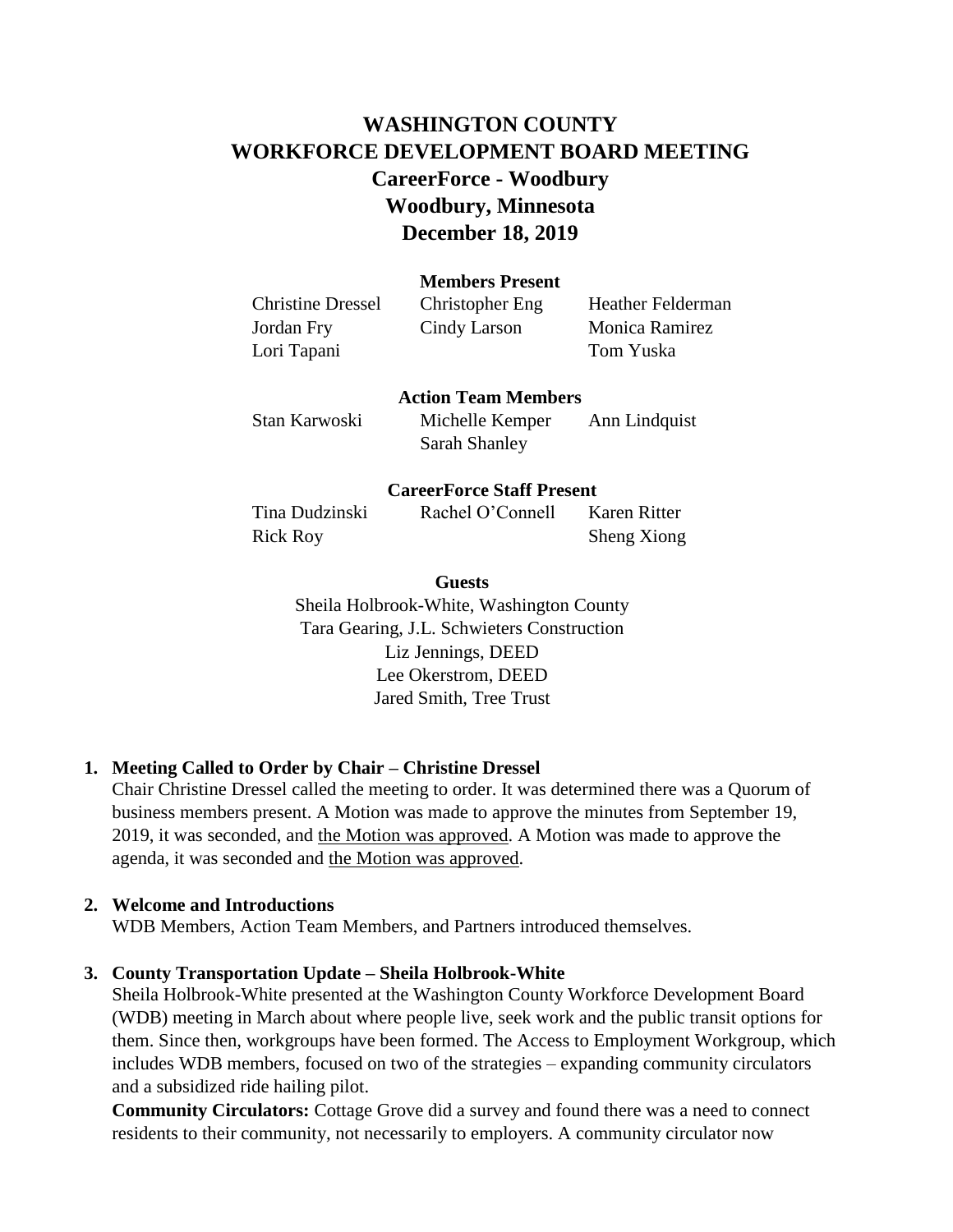operates every Tuesday from 10:00 – 3:00 picking up and dropping off people up at residential and senior living facilities and homes within a half mile of the route. The bus stops at medical offices, coffee shops and other locations such as CUB, Hy-Vee, Target and Walmart. The ridership on circulators in other communities has also picked up. [https://dartsconnects.org/wp](https://dartsconnects.org/wp-content/uploads/2019/12/Cottage-Grove-Schedule-Nov-2019.pdf)[content/uploads/2019/12/Cottage-Grove-Schedule-Nov-2019.pdf](https://dartsconnects.org/wp-content/uploads/2019/12/Cottage-Grove-Schedule-Nov-2019.pdf)

**Subsidized ride hailing pilot:** It is a challenge for people with disabilities to get to work. Metro Mobility has long wait times and very limited evening and weekend service. Lyft was chosen for a ride hailing service because they use background checks and have higher insurance requirements. For the pilot, they worked with RISE, Inc. to identify their clients who are using state waivered dollars and needed transportation to work. The four people who participated report working 10-12 hours more a week, have more flexible schedules and shifts, and have more independence in their lives. They are trying to break down accounts so waivered services are used for work and people can purchase their own rides for grocery shopping and other errands.

**Expanded Transit Link:** They are working with Transit Link and Fairview Lakes Medical Center on an access-to-care pilot. Transit Link is the only option for transportation in that area and they often have to cancel trips because of the lack of drivers. People were missing important appointments with their doctors. Fairview Lakes agreed to aggregate appointments for Forest Lake patients on Wednesdays and Thursdays between 10:30 and 1:30. Transit Link agreed to operate two vehicles and cross the border to Chisago County. This pilot has resulted in fewer missed appointments and admissions.

**Create a One Stop for Information and Referral:** There is a proposal with the Minnesota Department of Transportation for a one stop transportation resource that can be assessed by phone, e-mail, online or text.

The Metropolitan Council is charged with updating the Twin Cities Public Transit and Human Services Transportation Coordinated Plan. This plan identifies the transit needs for older adults, people with disabilities, and low income families. The projects identified under strategies and actions makes them eligible for federal grants. The public comment period on the draft of the plan is open and yesterday the County Board provided a letter to the Metropolitan Council identifying major gaps in the plan. There was no discussion on the challenges low income people have accessing transportation to get to employment. The County Board provided three strategies to address this and identified other major gaps.

Rick Roy continued by saying employment needs to be addressed to help people rise above their challenges. He encouraged the WDB Board to submit a letter to the Metropolitan Council. Chris Eng made a Motion the Washington County Workforce Development Board submit a letter of support to consider employment as part of their planning efforts and to encouraged employers on the WDB to submit a letter on their own. The Motion was seconded and approved.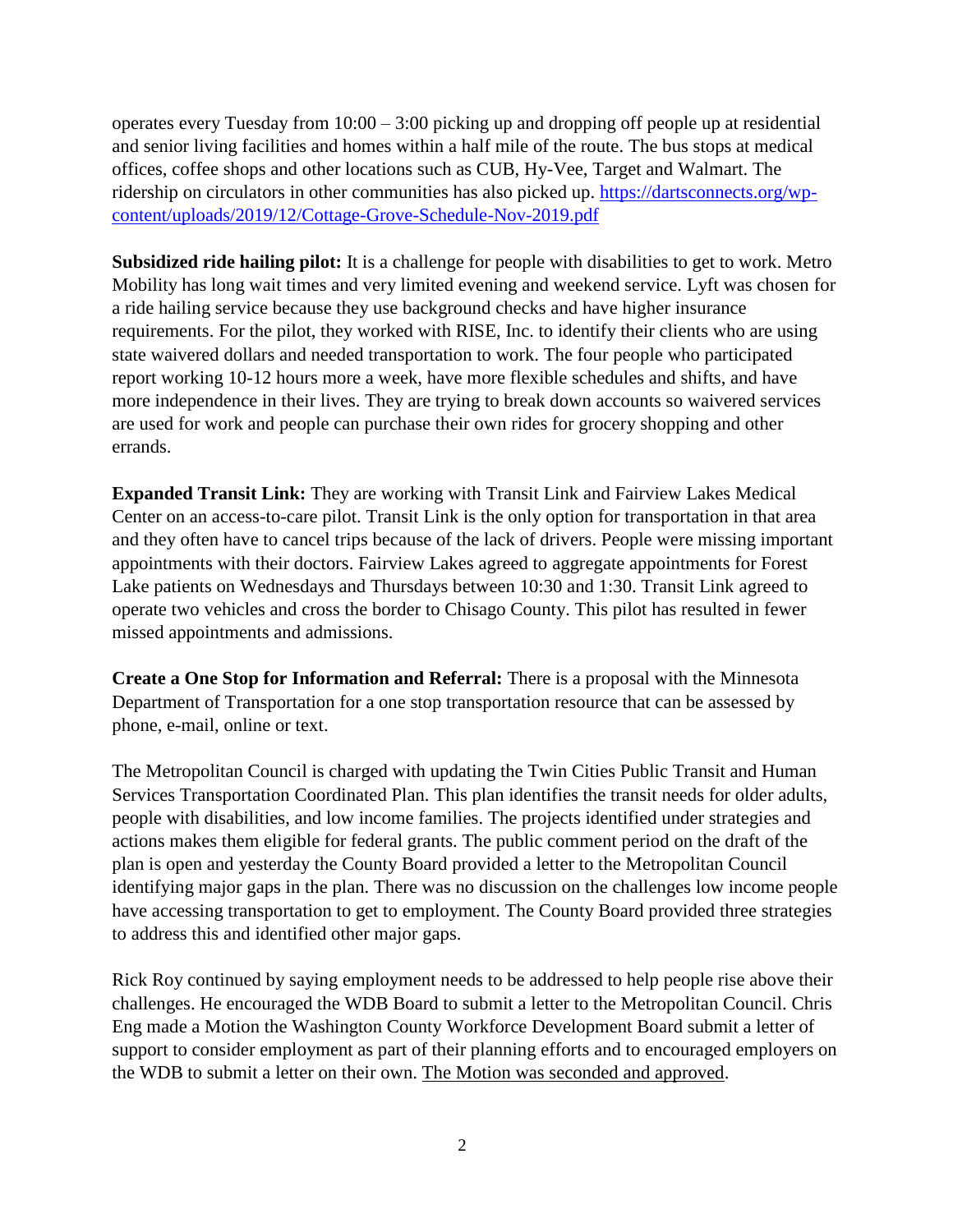#### **Questions and Comments:**

*Chris Dressel: What do employers need to do to expand the focus to other groups who may need transportation?* Sheila Holbrook-White responded the primary focus is on older adults, people with disabilities and low income; however, federal requirements do not exclude working with other groups.

*Stan Karwoski answered there is not enough money for immediate help. The Gold Line Bus Rapid Transit will help other groups and will be operational by 2024. We are willing to spend County money but need help from state and federal funding as well.*

*Chris Dressel: Would having more people in the labor market increase the tax base?* Stan Karwoski replied more people paying in will grow our economy. Better equity, skills and transportation are part of a multi-pronged approach.

*Chris Eng: How do we keep existing employers in our county so they don't relocate to find talent? Fed Ex was going to expand in Washington County but went to Dakota County because they had a regular bus route so employees could get to work. We are expecting a shortfall of 300,000 workers in Minnesota in the next 5 years.* Sheila Holbrook-White responded she is happy to sit down with any employer and discuss transportation options.

*Jordan Fry commented he worked for Fed Ex on the night shift for \$12 an hour with no benefits handling packages and it was hard work. Employers also need to offer something to keep talent.* 

# **4. Minnesota Youth Program Update and Contract – Rick Roy**

To learn more about what school districts are doing with the population eligible for the Youth Program, a meeting was held with school districts and community based organizations. What they learned is the schools struggle with connecting with employers. Putting partnerships together outside their own school district is also difficult. Another issue is how to get parents to be open to other opportunities for their kids.

After examining how to use program money differently, the contract with Tree Trust was cancelled, but they are looking at doings something different with them this summer.

**Tree Trust:** Jared Smith, Tree Trust, is the new Executive Director and has been with the organization for 26 years. Jared said the needs of employers have changed and career pathways are an important piece of youth training and development. They have over 50 employer partners throughout the metro and know there is a need for skilled trades in construction, landscaping and green jobs which provide a living wage. They have an internship program where youth work for Tree Trust one summer and the following summer do an internship program with an employer in tree care, a high demand occupation. Tree Trust is a nonprofit but also has a contracting arm providing market services to businesses and residents as a revenue source.

*Stan Karwoski* commented one reason the contract was cancelled for now is to migrate towards developing skills to have a career. Jared agreed saying they are motivating the younger